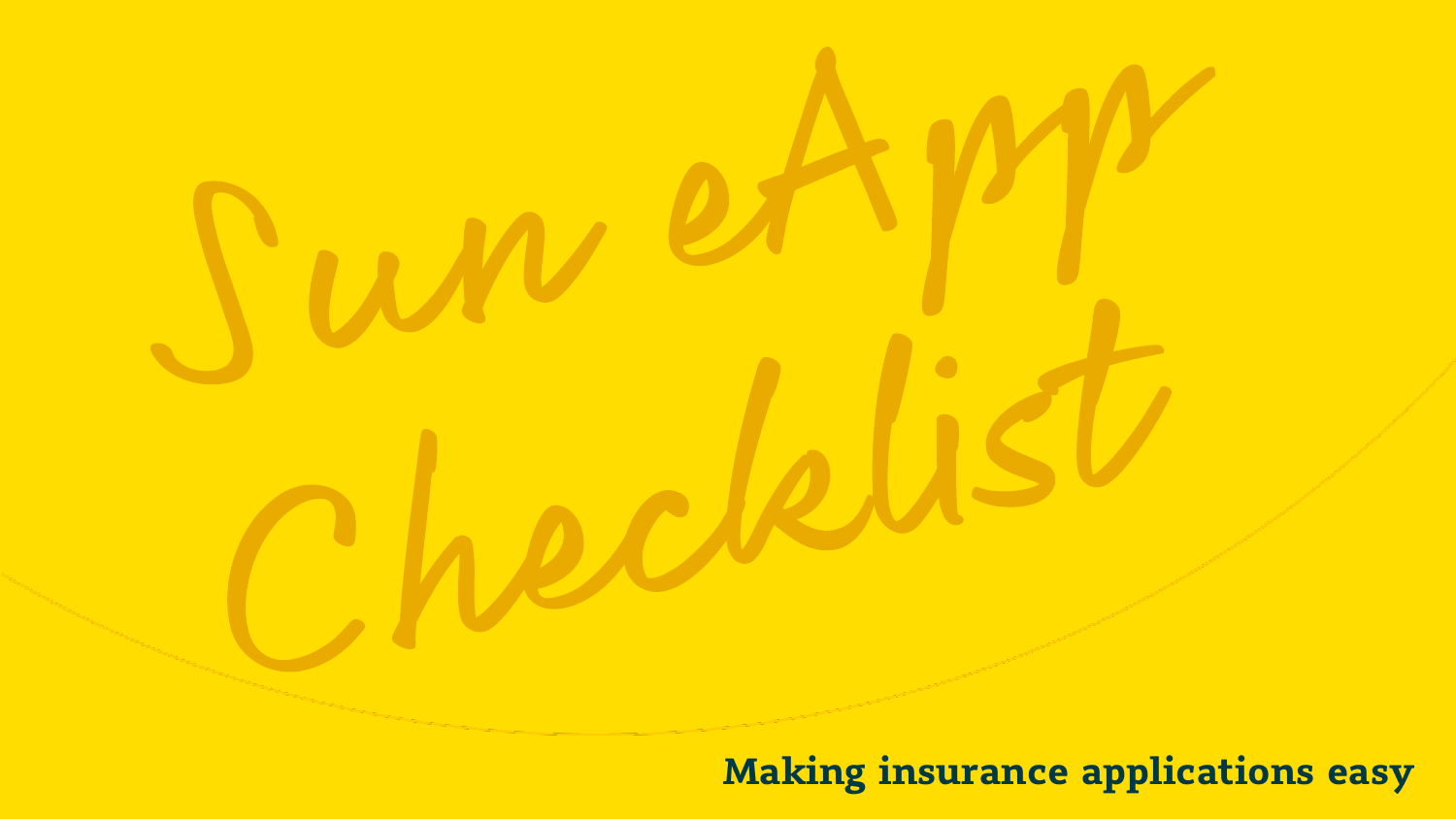### **What can you do with Sun eApp**

- Use our flexible navigation to enter information your way
- Apply for any Life or CI product, individual, joint, and corporate ownership
- eSign remotely and in-person
- Add attachments for new and inforce business
- Organize your open cases and Client actions in dashboards
- Book tele-interviews within the application
- Use Sun eApp to apply for multiple products at once
- Save applications and complete them on your schedule
- Explore Sun eApp's practice environment
- Make sure nothing is missed with smart input fields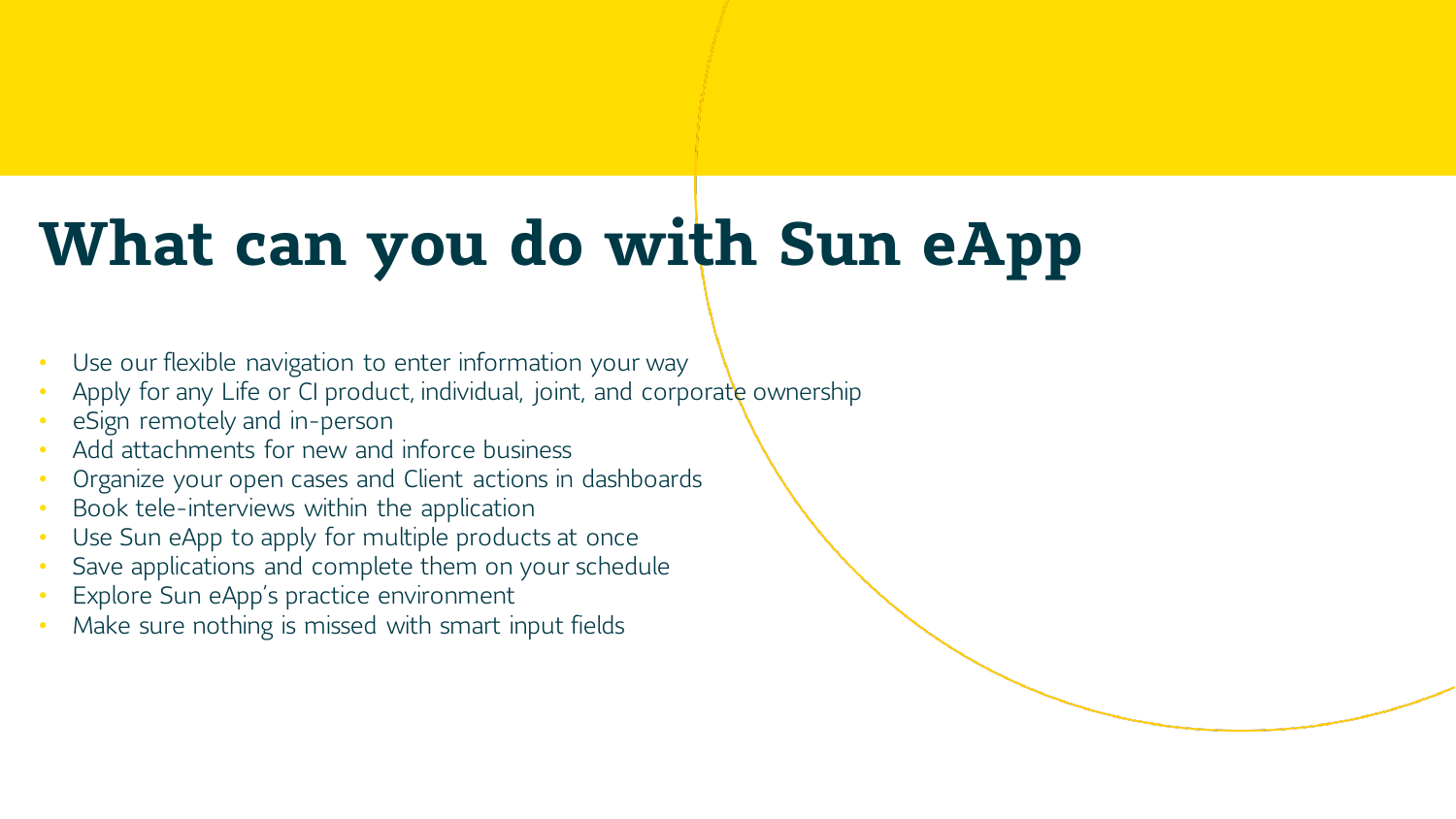## **Before you begin**

- Turn off your ad/pop up blockers. If they are left on, Sun eApp may not open for you.
- Ensure each Client who needs to sign has their own unique mobile phone number and email address. It's required to sign remotely. This includes:
	- Insureds aged 16 and over (18 and over in QC)
	- Parent/guardian for juvenile application
	- Parent/guardian is not the owner
- If corporately owned, please enter the corporation first as owner.
- If it's a conversion, Sun eApp doesn't support that yet. Please use paper application, E260.
- If it's an internal replacement, Sun eApp doesn't support that yet. Please use a paper application.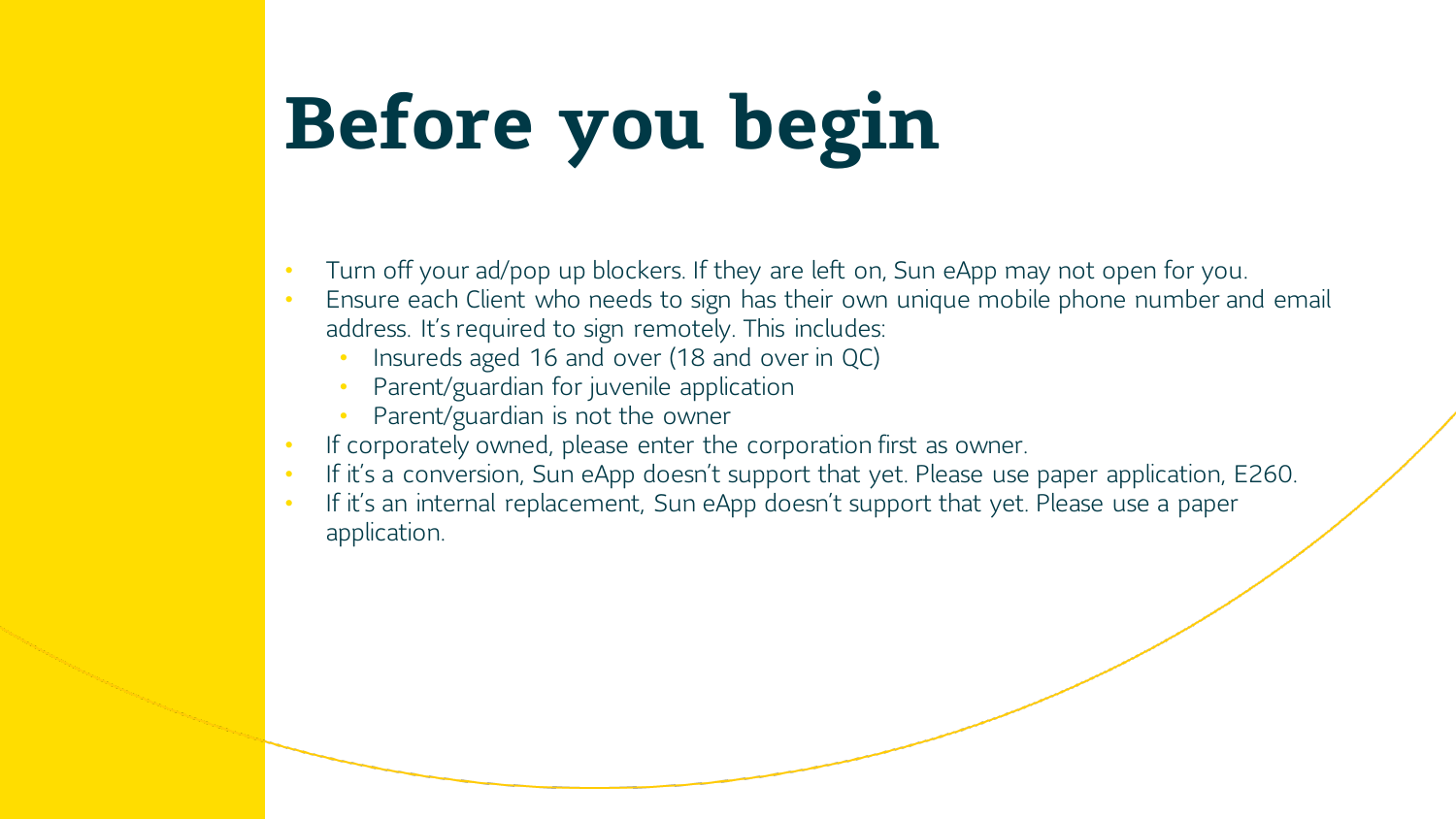## **Getting started**

- When adding a Client, add each only once and ensure you select all involvements that apply (e.g. 'insured' and 'signing officer,' instead of trying to add each involvement separately.)
- The first Client added to the eApp can't be deleted after saving. This includes their involvement(s).
- If a Client's involvement was not entered correctly and they are not the first Client entered, you will need to remove them and re-add them with their correct involvement(s).
	- Please note: Removing a Client will delete all answers previously entered for that Client.
- If submitting a Trial application:
	- Include the Client's Doctor's information so that the APS can be ordered
	- Indicate that Sun Life will order the medical requirements
	- In 'special instructions' on the 'Summary' screen, indicate that this is a 'trial application  $-$  no medical requirements to be ordered.'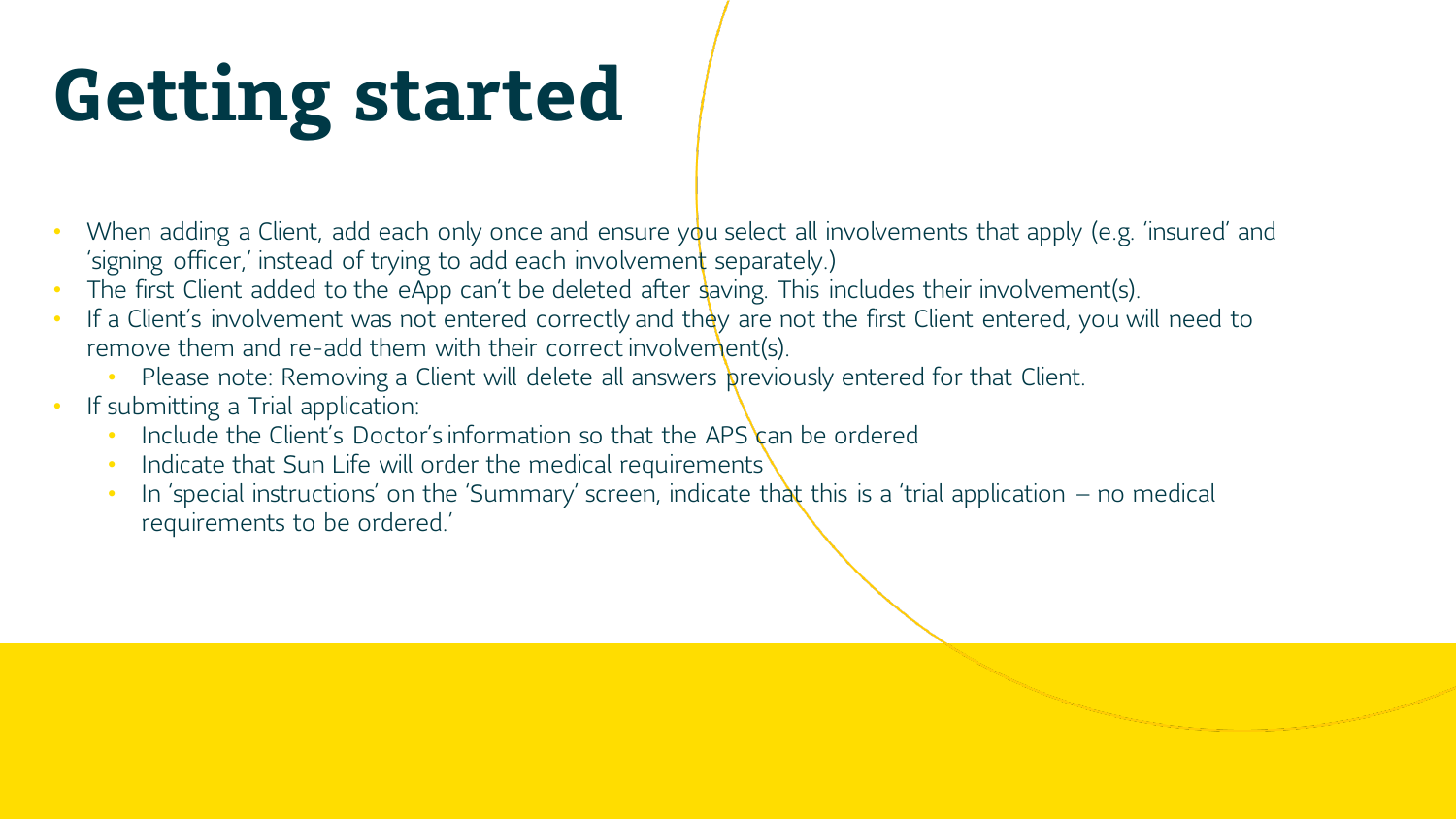# **Completing the application**

- If the Client will be completing a tele-interview, ask them to visit [sunlife.ca/tele.](http://www.sunlife.ca/tele) This content will help them prepare – leading to a more positive experience.
- On the payment screen, select the premium frequency first. Then select if the banking information will be provided 'now' or 'upon policy acceptance'.
- If the Client was born in a country not included in the drop-down list, select 'Canada' and list the country of birth in the 'special instructions' on the 'Summary' screen.
- For backdating, Sun eApp only supports up to 90 days.
	- Par, UL, Term and Perm plans can be backdated up to 180 days. If you would like to backdate more than 90 days, add the request in 'special instructions' on the 'Summary' screen.
- If there's a connected policy submitted in a different eApp, please include the policy number in the 'special instructions' on the 'Summary' screen.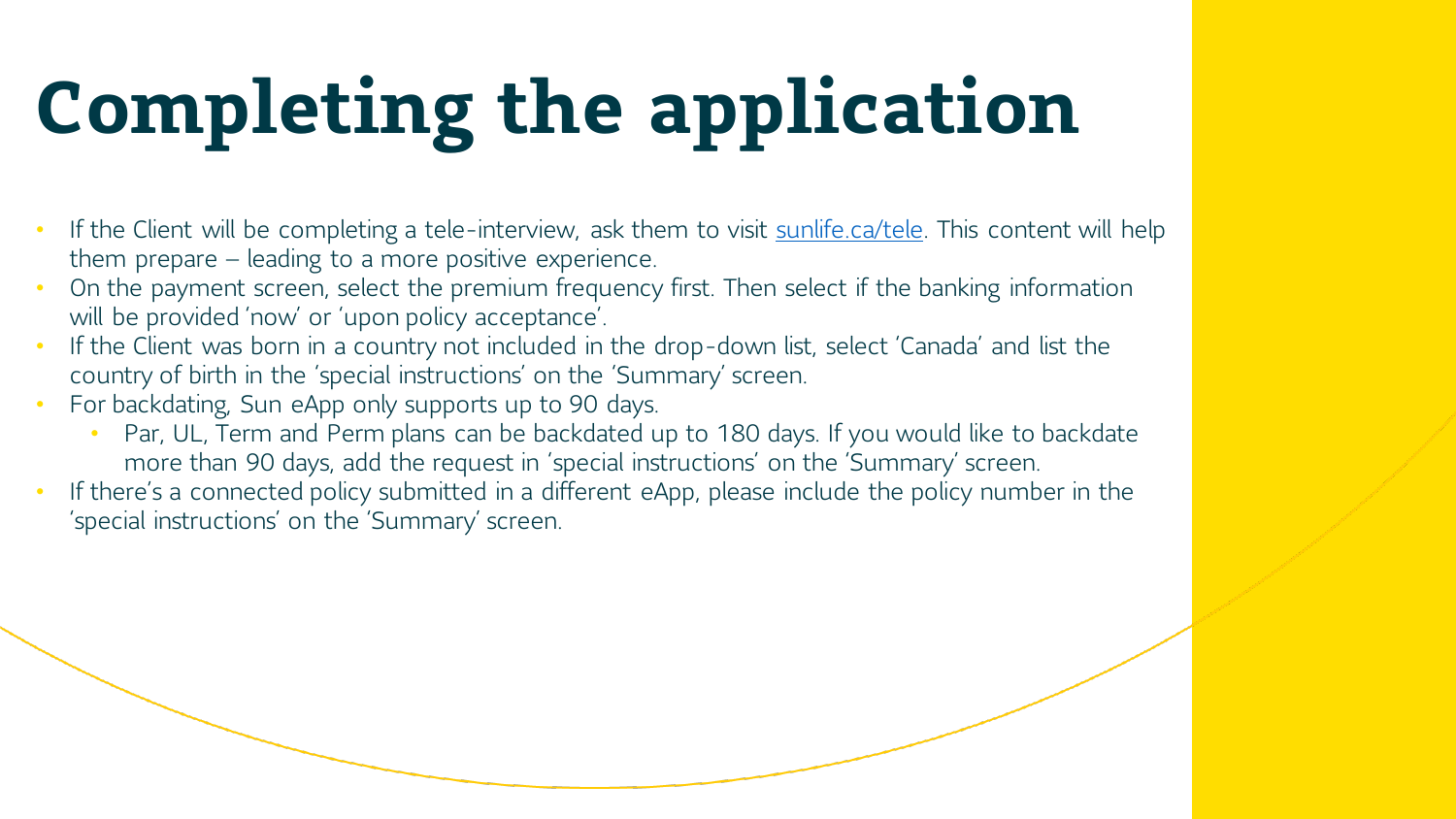### **Remember**

- If the application is for UL, PAR or Perm and applying for temporary insurance, Sun eApp will require an AML form (4830 or 4831) to be added in the 'Attachments' screen.
- If your Client is eligible and would like to apply for temporary insurance, please answer the three qualifying questions under the 'Evidence – Temporary insurance' section. If they qualify, you will be presented with the 'Offers' screen where you can add the temporary insurance.
- Once the application has been eSigned, it can't be unlocked. This means edits can't be made.
- As of Aug 31<sup>st</sup>, eSign will no longer be compatible with Internet Explorer. We recommend Chrome or Edge
- Applications will expire after 60 days of inactivity. They will no longer show on your dashboard once expired.